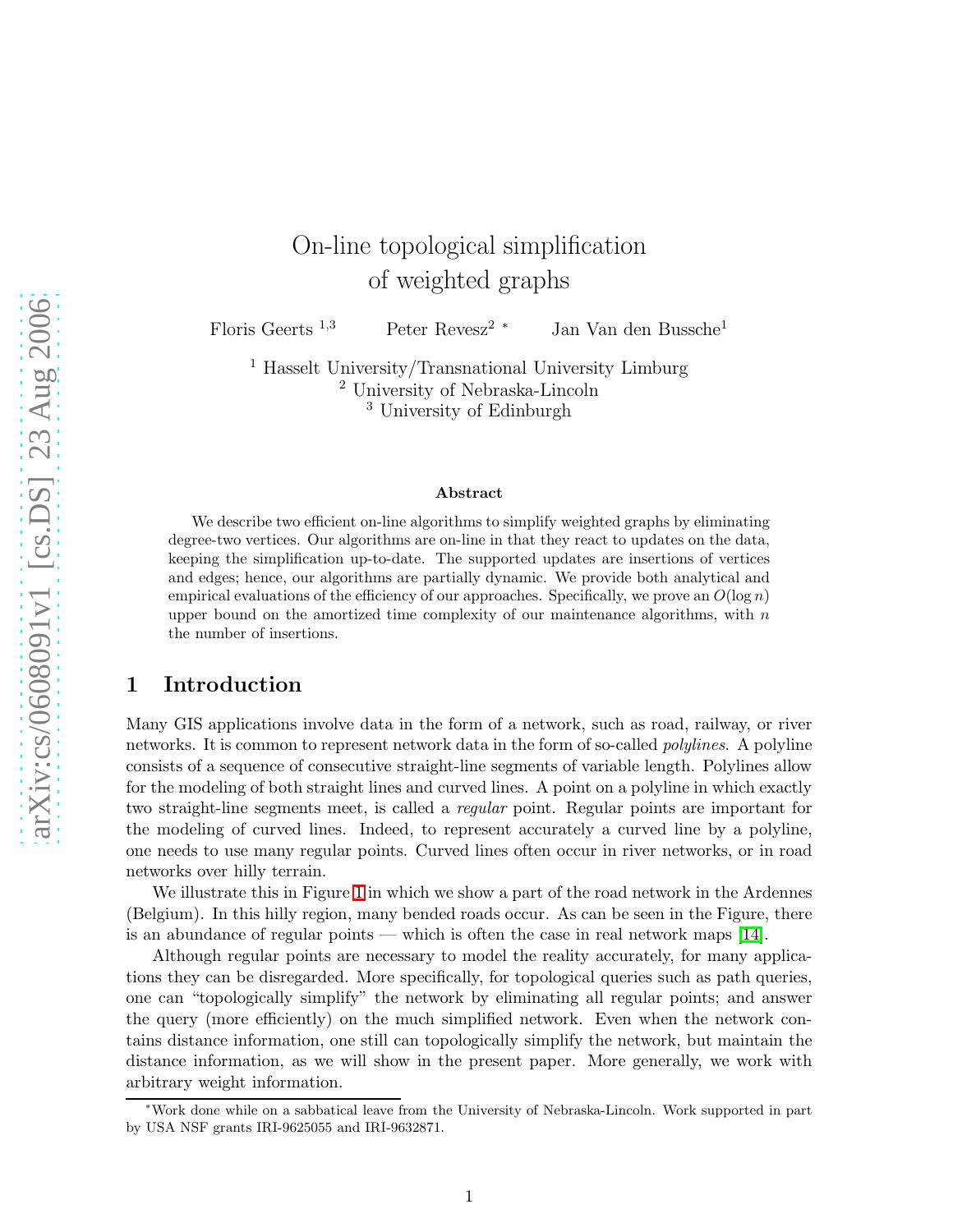

<span id="page-1-0"></span>Figure 1: Road network in two villages Tenneville (top) and La Roche (bottom) in the Belgian Ardennes. Black points are non-regular points; gray points are regular. We see that the number of gray points is very high.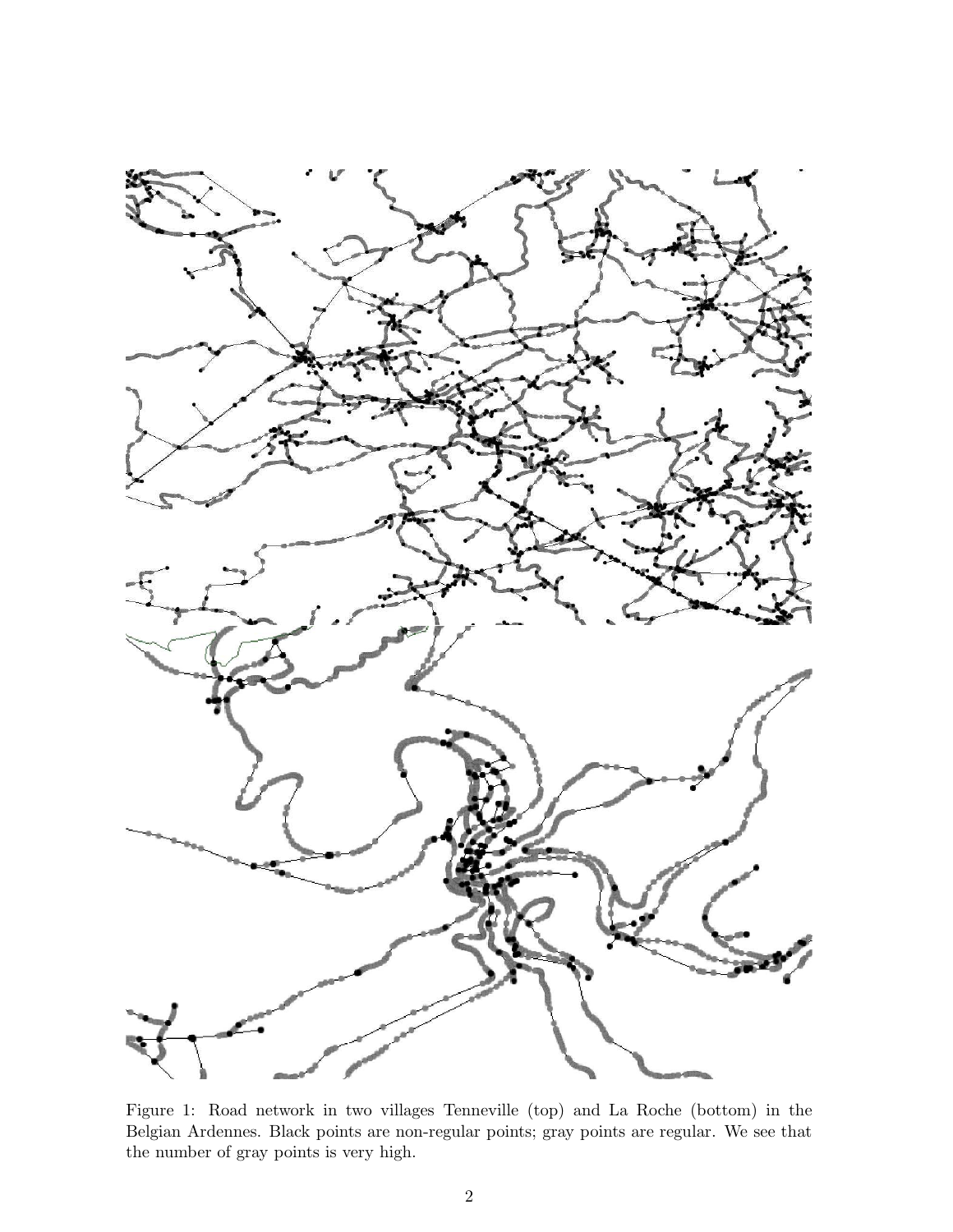Thus, the simplification of a network contains in a compact manner the same topological and distance information as the original network. Such "lossless topological representations" have been studied by a number of researchers [\[7,](#page-18-1) [10,](#page-18-2) [11\]](#page-18-3). For example, initial experiments reported by Segoufin and Vianu have shown drastic compression of the size of the data by topological simplification. (The inclusion of distance information is new to the present paper.)

Of course, if we want to answer queries using the simplified network instead of the original one, we are faced with the problem of on-line maintenance of the simplified network under updates to the original one. This problem is important due to the dynamic character of certain network data. For example, suppose that there is a huge snowstorm which makes all roads unusable. As a result, many snow clearing crews are sent to all parts of the city. They continuously report back to a central station the road segments that they have cleared. The central station also continuously updates its map of the usable network of roads. Moreover, big arteries are cleared first, and therefore, the usable network will have a high percentage of regular vertices in the initial stages. While the snow is being cleared, thousands of people may query the database of the central station to find out what is the shortest path they can take using the already cleared roads. Analogous applications requiring on-line monitoring involve traffic jams in road networks, or downlinks in computer networks.

Two of us have reported on an initial investigation of this problem [\[5\]](#page-18-4). The result was a maintenance algorithm that was fully-dynamic, i.e., insertions and deletions of edges and vertices are allowed. This algorithm, however, is (in certain "worst cases") not any better than redoing the simplification from scratch after every update, resulting in an  $O(n^2)$  time algorithm, where  $n$  is the number of updates. This is clearly not very practical.

The present paper proposes two very different algorithms for on-line topological simplification:

- 1. Renumbering Algorithm, which relies on the numbering and renumbering of the regular vertices, takes on the average, only *logarithmic* time per edge insertion to keep the simplified network up-to-date; and
- 2. Topology Tree Algorithm, is based on the topology tree data structure of Freder-ickson [\[3\]](#page-18-5) and has the same time complexity  $O(n \log(n))$ .

Neither algorithm makes any assumptions on the graph, such as planarity and the like. Real-life network data is often *not* planar (e.g., in a road or railway network, bridges occur). The presented algorithms are only semi-dynamic, in that they can react efficiently to insertions (of vertices and edges), but not to deletions. Insertions are sufficient for many applications (such as the snow clearing mentioned above, were simply more and more road segments become available again), but for applications requiring also deletion, the Topology Tree Algorithm easily can be extended to also react correctly to edge deletions.

We have performed an empirical comparison of the Renumbering Algorithm and the Topology Tree Algorithm using random, non-random and two real data sets.

This paper is further organized as follows. Basic definitions are given in Section 2. The general description of the on-line simplification algorithm is described in Section 3. In Section 4, we describe the Renumbering Algorithm, and in Section 5, the Topology Tree Algorithm is described. The empirical comparison of both algorithms is presented in Section 6.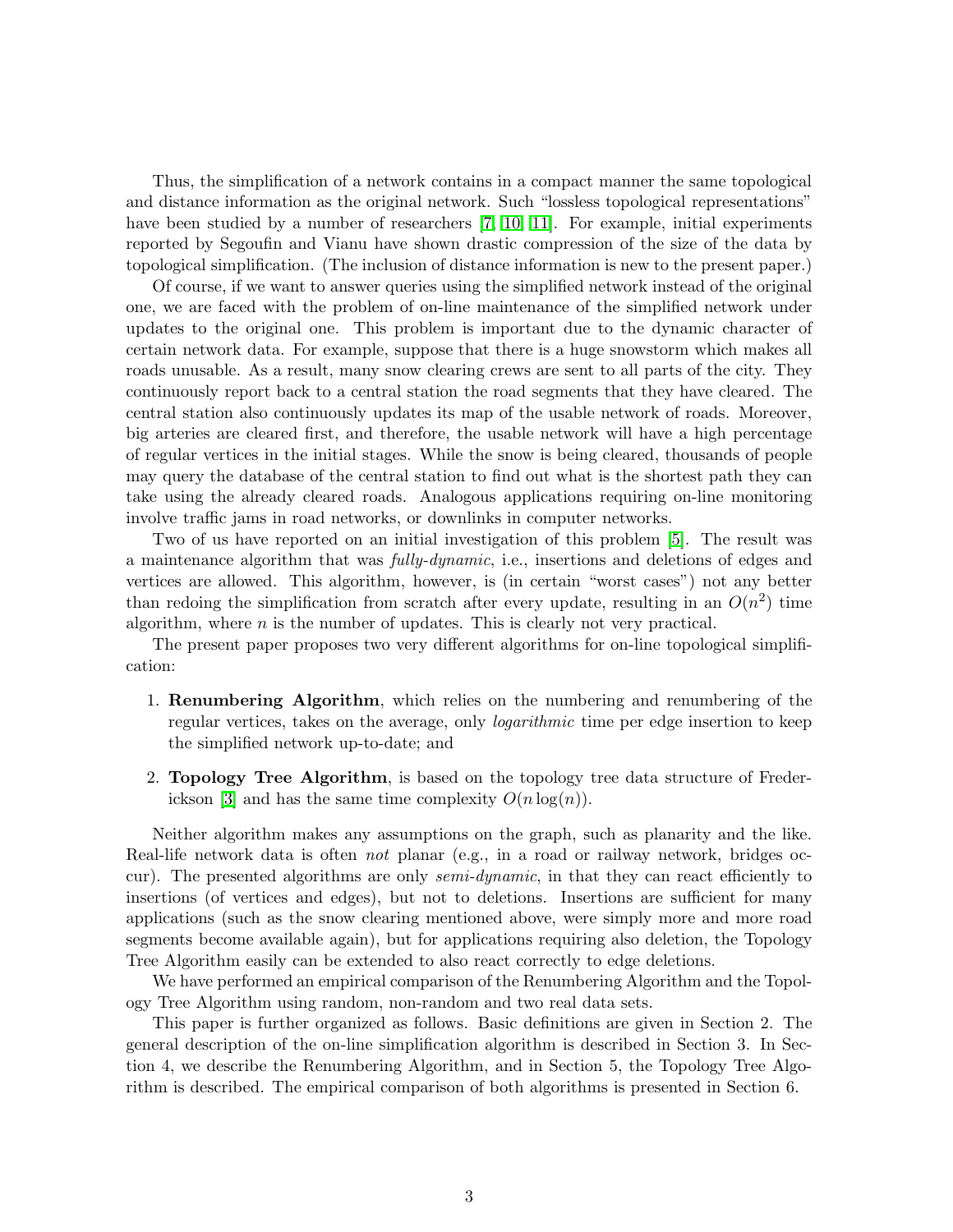### 2 Basic Definitions

Consider an undirected graph without self-loops  $G = (V, E, \lambda)$  with weighted edges; the weights of the edges are given by a mapping  $\lambda : E \to \mathbb{R}^+$ . We will use the following definitions:

- 1. A vertex  $v$  is regular if and only if it is adjacent to precisely two edges.
- 2. A vertex that is not regular is called singular.
- 3. A path between two singular vertices that passes only through regular vertices is called a regular path.

We assume that the graph  $G$  does not contain regular cycles: cycles consisting of regular vertices only.

The simplification  $G_s = (V_s, E_s, \lambda_s)$  of G is a multigraph with self-loops and weighted edges, which is obtained as follows: (see Figure [1\)](#page-1-0)

- 1.  $V_s$ , the set of nodes of  $G_s$ , consists of all singular vertices of G.
- 2.  $E_s$ , the set of edges of  $G_s$ , formally consists of all regular paths of  $G$ . Every regular path between two singular vertices v and w represents a *topological edge* in  $G_s$  between  $v$  and  $w$ . There might be multiple regular paths between two singular vertices, so in general  $G_s$  is a multigraph.
- 3. the weight  $\lambda_s(e)$  of a topological edge e is equal to the sum of all weights of edges on the regular path corresponding to e.

In the following, when a particular regular path  $e$  between two singular vertices  $v$  and  $w$ is clear from the context, we will abuse notation and conveniently denote the topological edge e by  $\{v, w\}.$ 

### <span id="page-3-0"></span>3 Online Simplification: General Description

We consider only insertions of a new isolated vertex and insertions of edges between existing vertices in the graph G (other more complex insertion operations can be translated into a sequence of these basic insertion operations). The insertion of an isolated vertex is handled trivially, i.e., we insert it into  $V_s$ .

For the insertion of an edge we distinguish between six cases that are explained below. The left side of each figure shows the situation before the insertion of the edge  $\{x, y\}$ , drawn as the dotted line, and the right side shows the situation after the insertion. The topological edges are drawn in thick lines.

**Case 1** Vertices x and y are both singular and deg(x)  $\neq$  1 and deg(y)  $\neq$  1.

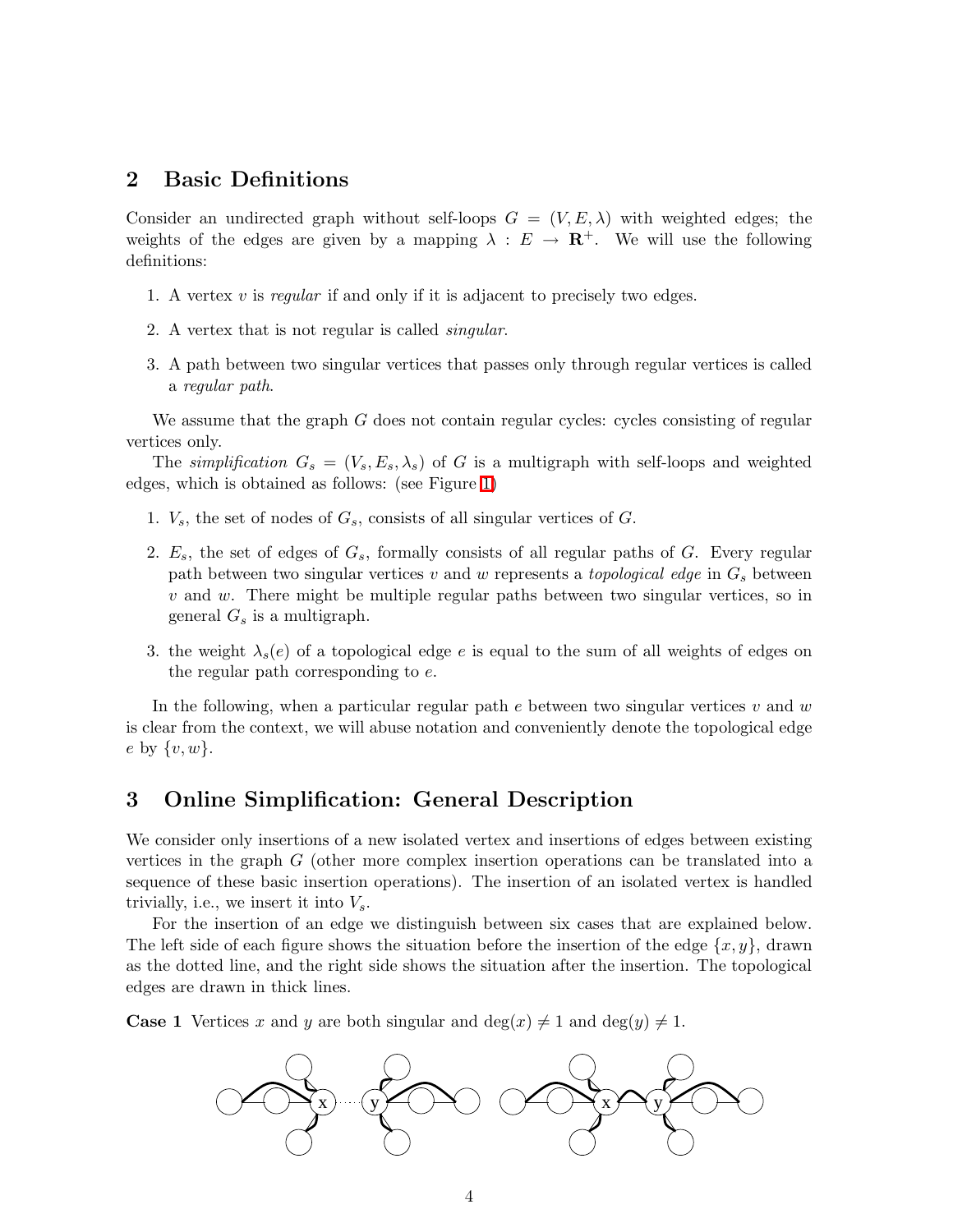Then the edge  $\{x, y\}$  is also *inserted* in  $G_s$ .

**Case 2** Vertices x and y are both singular and one of them, say x, has degree one.



Let  $\{z, x\}$  be the edge in  $G_s$  adjacent to x. Extend this edge the new edge  $\{z, y\}$  in  $G_s$ , putting  $\lambda_s({z, y}) := \lambda_s({z, x}) + \lambda({x, y})$ . Note that x becomes a regular vertex after the insertion.

**Case 3** Vertices x and y are both singular and  $deg(x) = deg(y) = 1$ .



Let  $\{z_1, x\}$   $(\{z_2, y\})$  be the edge in  $G_s$  adjacent with x  $(y)$ . (Since we disallow regular cycles in G, we have  $z_1 \neq y$  and  $z_2 \neq x$ .) Then merge the edges  $\{z_1, x\}$  and  $\{y, z_2\}$  in  $G_s$ into a single, new edge  $\{z_1, z_2\}$  in  $G_s$ , putting  $\lambda_s(\{z_1, z_2\}) := \lambda_s(\{z_1, x\}) + \lambda_s(\{y, z_2\}) +$  $\lambda(\lbrace x,y \rbrace).$ 

**Case 4** One of the vertices x and y is regular, say x, and the other vertex, y, is singular and has degree one.



First, the edge  $\{z_1, z_2\}$  of  $G_s$  which corresponds to the regular path between  $z_1$  and  $z_2$ on which x lies, must be *split* into two new edges  $\{z_1, x\}$  and  $\{x, z_2\}$  of  $G_s$ . Here, we put  $\lambda_s({z_1,x}) := \sum \lambda({u, v})$ , where the summation is over all edges in G on the regular path from  $z_1$  to x. We similarly define  $\lambda_s(\lbrace x, z_2 \rbrace)$ . Secondly, let  $\lbrace z_3, y \rbrace$  be the edge in  $G_s$  adjacent to y. Then we extend this edge to a new edge  $\{z_3, x\}$  in  $G_s$ , putting,  $\lambda_s({x, z_3}) := \lambda_s({y, z_3}) + \lambda({x, y}).$ 

A special subcase occurs when  $z_1 = z_2$ . In that case, the two paths from x to  $z_1$  give rise to two different edges from x to  $z_1$  in  $G_s$  (recall that  $G_s$  was defined as a multigraph).

**Case 5** One of the vertices, say x, is regular and the other one, y, is singular with degree not equal to one.

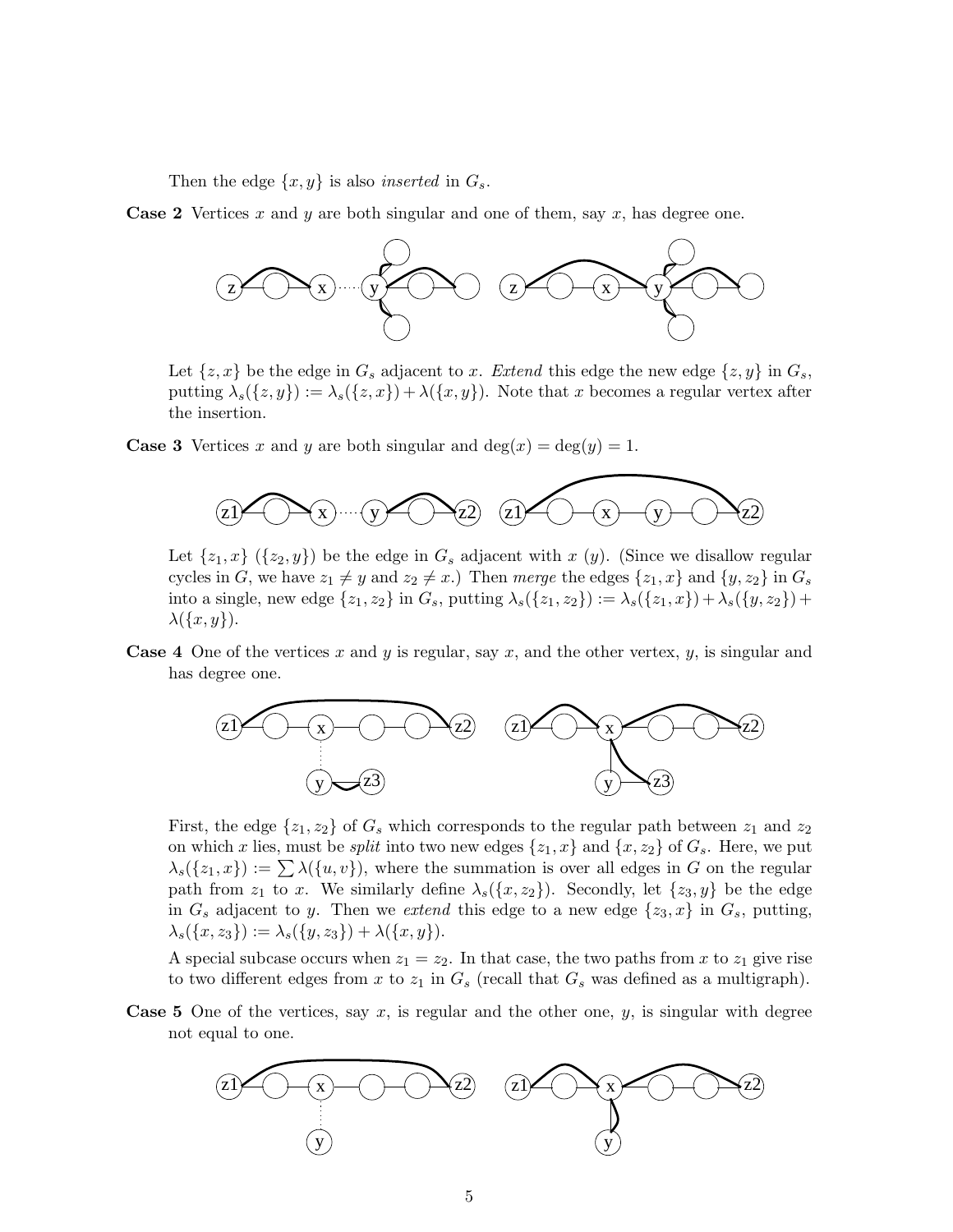Then we split exactly as in case 4, and now we also insert  $\{x, y\}$  as a new edge in  $G_s$ .

**Case 6** Both  $x$  and  $y$  are regular.



Now, two splits must be performed.

As can be seen in the above description, if no regular vertices are involved, then the update on the graph  $G$  translates in a straightforward way to an update on the simplification  $G_s$ . It is only in cases 4, 5, and 6, that the update on the graph G involves vertices which have no counterpart in the simplification  $G_s$ . In these cases, we need to find the edge to split and the weights of the topological edges created by the split. Consequently, the problem of maintaining the simplification  $G_s$  of a graph  $G$  amounts to two tasks:

- Maintain a function *find topological edge*, which takes a regular vertex as input, and outputs the topological edge whose corresponding regular path in  $G$  contains the input vertex.
- Maintain a function *find weights* which outputs the weights of the edges created when a topological edge is split at the input vertex.

In an earlier, naive approach [\[5\]](#page-18-4), we only discussed the function find topological edge. It worked by storing for each regular vertex a direct pointer to its topological edge. This made the topological edge accessible in constant time, but the maintenance of the pointers under updates can be very inefficient in the worst case. We next describe two algorithms which are more efficient. Both algorithms keep the simplification of a graph up-to-date when the graph is subject to edge insertions only.

## 4 Online Simplification: Renumbering Algorithm

In this section we introduce an algorithm for keeping the simplification of a graph up-to-date when this graph is subject to edge insertions. We first show how the topological edges can be found efficiently.

### 4.1 Assigning numbers to the regular vertices

We number the regular vertices, that lie on a regular path, consecutively. The numbers of the regular vertices on any regular path will always form an interval of the natural numbers. The Renumbering Algorithm will maintain two properties:

Interval property: the assignment of *consecutive* numbers to *consecutive* regular points;

Disjointness property: *different* regular paths have *disjoint* intervals.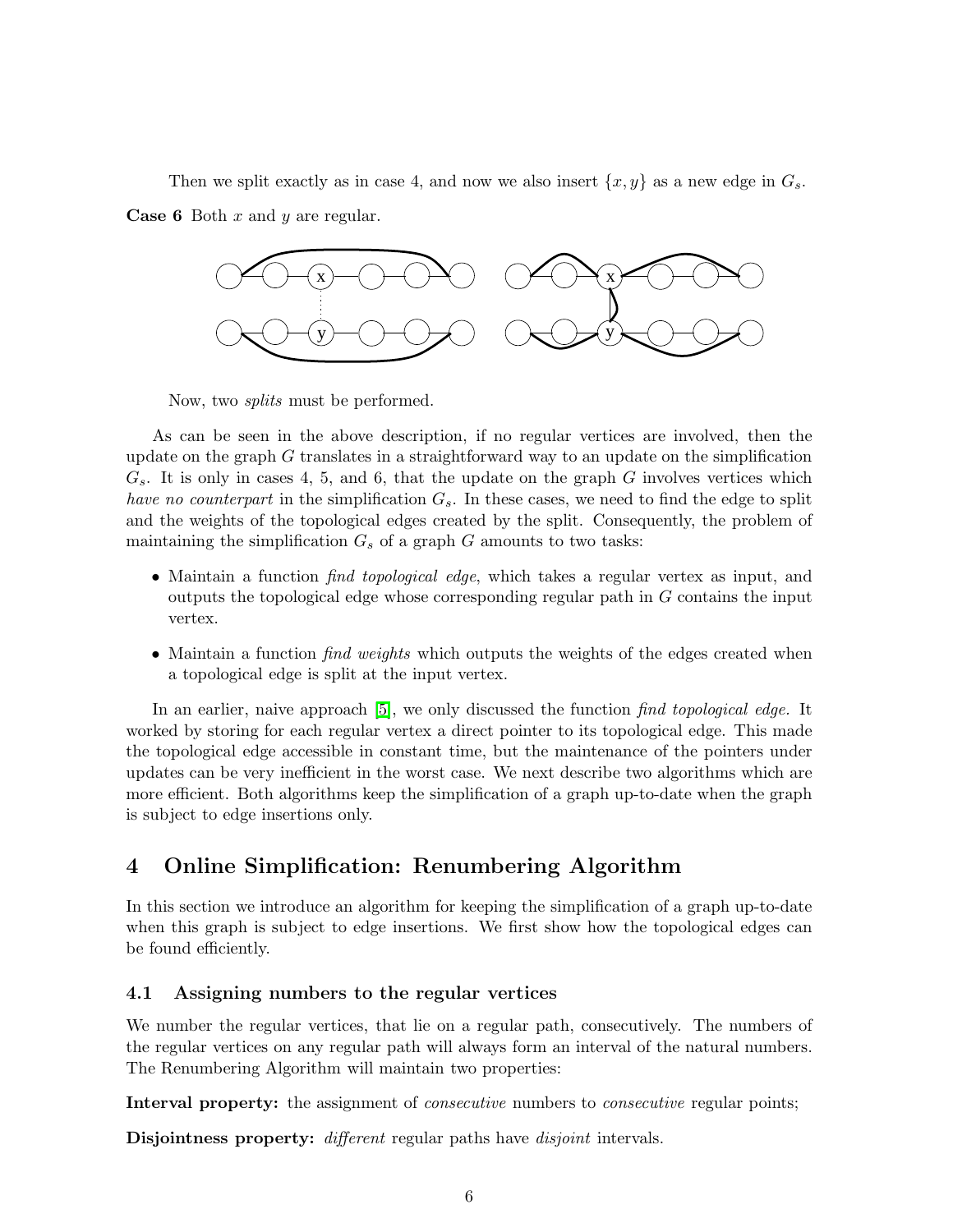

<span id="page-6-0"></span>Figure 2: Dictionary example.

We then have a unique interval associated with each regular path, and hence with each topological edge of size > 0. Moreover, we choose the minimum of such an interval as a unique number associated with a topological edge. Specifically, the minimal number serves as a  $key$ in a *dictionary*. Recall that in general, a dictionary consists of pairs  $\langle \text{key}, \text{item} \rangle$ , where the item is unique for each key. Given a number  $k$ , the function which returns the item with the maximal key smaller than k can be implemented in  $O(\log N)$  time, where N is the number of items in the dictionary [\[1\]](#page-18-6).

The items we use contain the following information.

- 1. An identifier of the topological edge associated with the key.
- 2. The number of regular vertices on the regular path corresponding to this topological edge.
- 3. An identifier of the regular vertex that has the key as number on this path.

In Figure [2](#page-6-0) we give an example of a dictionary containing three keys, corresponding to the three topological edges in the simplification  $G_s$  of the graph  $G$ .

### <span id="page-6-1"></span>4.2 Maintaining the numbers of the regular vertices

We must now show how to maintain this numbering under updates, such that the interval and disjointness properties mentioned above remain satisfied.

Actually, only in case 3 in Section [3](#page-3-0) we need to do some maintenance work on the numbering. Indeed, by merging two topological edges, the numbering of the regular vertices is no longer necessarily consecutive. We resolve this by *renumbering* the vertices on the shorter of the two regular paths. Note that the size of a regular path is stored in the dictionary item for that path.

In order to keep the intervals disjoint, we must assume that the maximal number of edge insertions to which we need to respond is known in advance. Concretely, let us assume that we have to react to at most  $\ell$  update operations. This assumption is rather harmless. Indeed, one can set this maximum limit to a large number. If it is eventually reached, we restart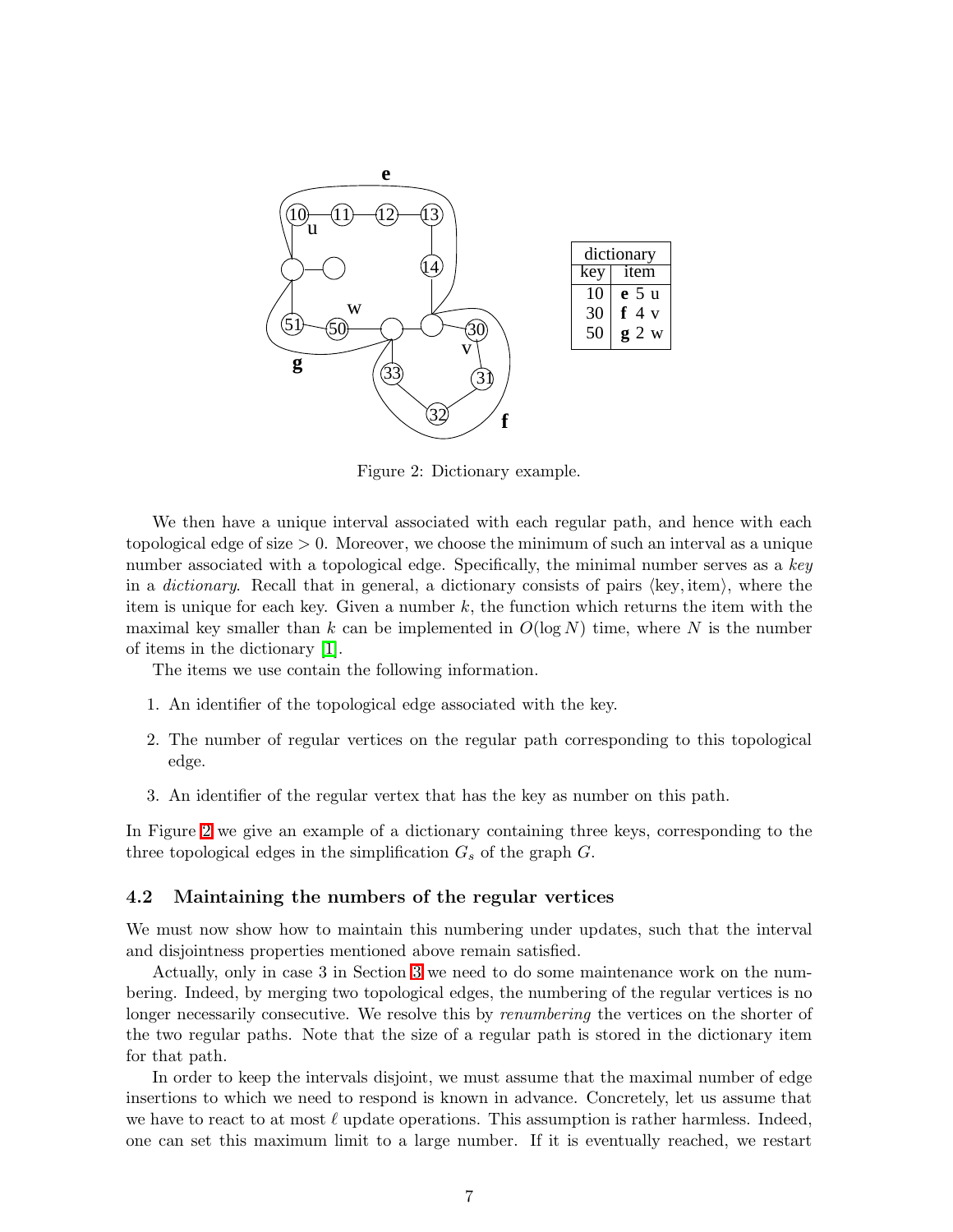from scratch. A regular path is "born" with at most two regular vertices on it. Every time a new regular path is created, say the kth time, we assign the number  $2k\ell$  to one of the two regular vertices on it. Hence, newly created topological edges correspond to numbers which are 2ℓ apart from each other. Since a newly created topological edge can become at most  $\ell-1$  vertices longer, no interference is possible.

### 4.3 Finding the topological edge

Consider that we are in one of the cases 4–6 described in Section [3,](#page-3-0) where we have to split the topological edge at vertex x. We look at the number of x, say  $k$ , and find in the dictionary the item associated with the maximal key smaller than k. This key corresponds to the interval to which k belongs, or equivalently, to the regular path to which x belongs. In this way we find the topological edge which has to be split, since this edge is identified in the returned item.

The numbering thus enables us to find an edge in  $O(\log m')$  time, where m' is the number of edges in  $G_s$  which correspond to a regular path passing through at least one regular vertex. Because  $m'$  is at most  $m$ , the number of edges in  $G$ , we obtain:

**Proposition 4.1.** Given a regular vertex and its number, the dictionary returns in  $O(\log m)$ time the topological edge corresponding to the regular path on which this regular vertex lies.

We next show how, when a topological edge is split, we can quickly find the weights of the two new edges created by the split.

#### 4.4 Assigning weights to the regular vertices

The weight of a regular vertex v will be denoted by  $\lambda^*(v)$ . Weights will be assigned to the regular vertices such that if v and w are two consecutive regular vertices with weights  $\lambda^*(v)$ and  $\lambda^*(w)$  respectively, then  $\lambda({v,w}) = |\lambda^*(v) - \lambda^*(w)|$ .

#### 4.5 Maintaining the weights of regular vertices

The maintenance of the weights of regular vertices under edge insertions is easy. It requires only constant time when a topological edge is extended. Indeed, let  $\{x, y\}$  be a topological edge, and suppose that we extend this edge by inserting  $\{y, z\}$ . Let u be the regular vertex adjacent to y. Then,

- if  $\lambda^*(u) < 0$ , then  $\lambda^*(y) := \lambda^*(u) \lambda({u, y}).$
- if  $\lambda^*(u) \geq 0$ , and no regular vertex with a positive weight is adjacent to u, then  $\lambda^*(y)$  :=  $\lambda^*(u) + \lambda(\{u, y\})$ . Otherwise, let v be the regular vertex adjacent to u. If  $\lambda^*(v) > \lambda^*(u)$ , then let  $\lambda^*(y) = \lambda^*(u) - \lambda({u, y}),$  else let  $\lambda^*(y) = \lambda^*(u) + \lambda({u, y}).$

When a topological edge is split, no adjustments to the weight of the remaining regular vertices is needed at all. However, when two topological edges are merged we need to adjust the weights of the regular vertices on the shortest of the two regular paths, as shown in Figure [3.](#page-8-0) This adjustment of the weights can clearly be done simultaneously with the renumbering of the vertices.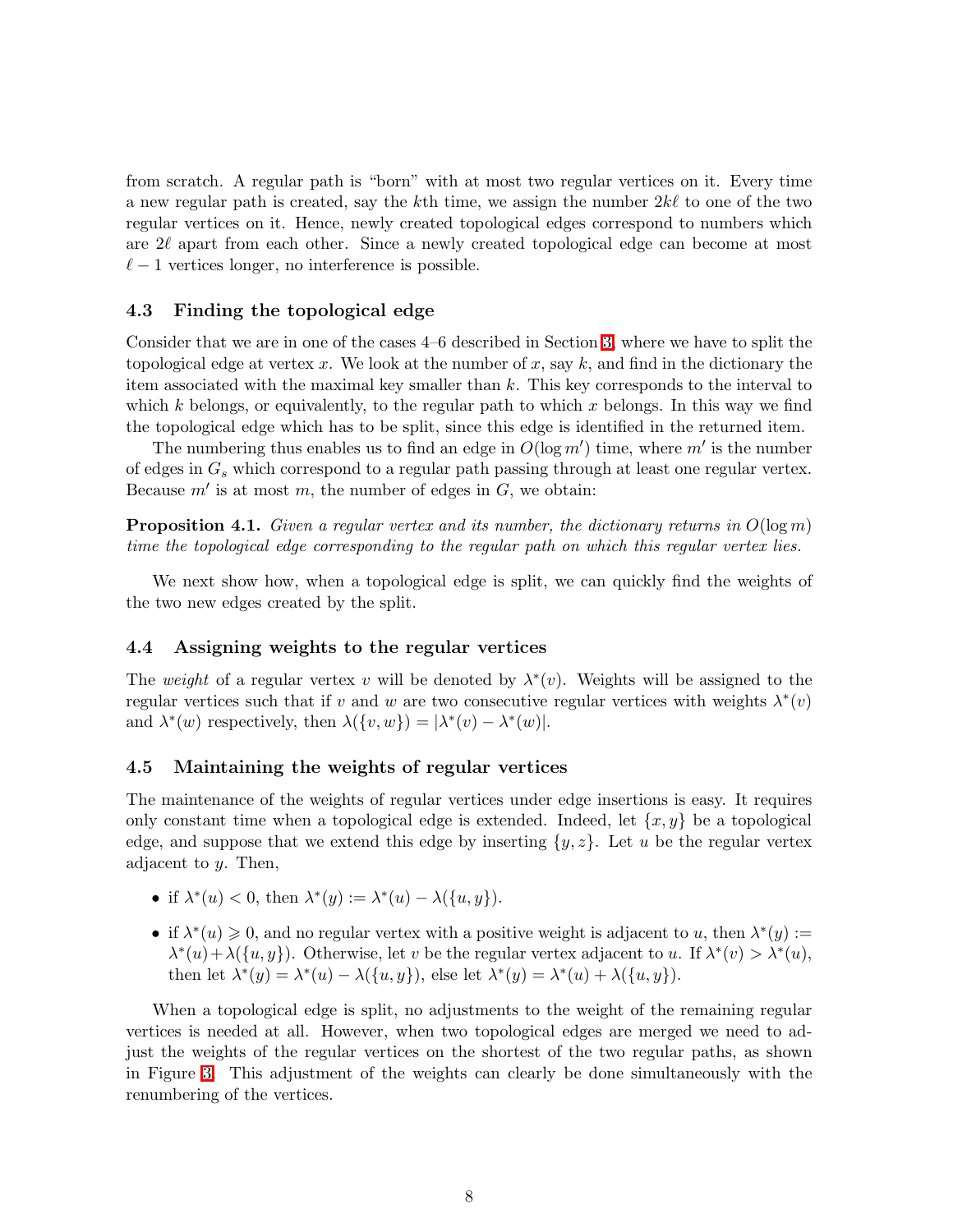

<span id="page-8-0"></span>Figure 3: Assigning new numbers and weights of regular vertices simultaneously when two topological edges are merged. The numbers of regular vertices are in bold, the weights are inside the vertices.

### 4.6 Finding the weights

The weights of regular vertices now enable us to find the weights of the two edges created by a split of a topological edge in logarithmic time. Indeed, given the number of the regular vertex where the split occurs, we search in the dictionary which topological edge needs to be split; call it  $\{z_1, z_2\}$ . In the returned item we find the vertex which has the minimal number of the vertices on the regular path corresponding to  $\{z_1, z_2\}$ . Denote this vertex with u which is adjacent to either  $z_1$  or  $z_2$ . We assume that u is adjacent to  $z_1$ , the other case being analogous. The weight of the two new topological edges  $\{z_1, x\}$  and  $\{x, z_2\}$  can be computed easily:

- $\lambda({z_1, x}) := \lambda({z_1, u}) + |\lambda^*(u) \lambda^*(x)|$ ; and
- $\lambda({x, z_2}) := \lambda({z_1, z_2}) \lambda({z_1, x}).$

If only one regular vertex remains on a regular path after a split, or a regular vertex becomes singular, then the weight of this vertex is set to 0. This can all can be done in constant time, after the topological edge which needs to be split has been looked up in the dictionary.

### 4.7 Complexity analysis

By the amortized complexity of an on-line algorithm [\[13,](#page-18-7) [8\]](#page-18-8), we mean the total computational complexity of supporting  $\ell$  updates (starting from the empty graph), as a function of  $\ell$ , divided by  $\ell$  to get the average time spent on supporting one single update. We will prove here that the Renumbering Algorithm has  $O(\log \ell)$  amortized time complexity. We only count edge insertions because the insertion of an isolated vertex has zero cost.

<span id="page-8-1"></span>**Theorem 4.1.** The total time spent on  $\ell$  updates by the Renumbering Algorithm is  $O(\ell \log \ell)$ .

Proof. If we look at the general description of the Renumbering Algorithm, we see that in each case only a constant number of steps are performed. These are either elementary operations on the graph, or dictionary lookups. There is however one important exception to this. In cases where we need to merge two topological edges, the renumbering of regular vertices (and simultaneous adjustment of their weights) is needed. Since every elementary operation on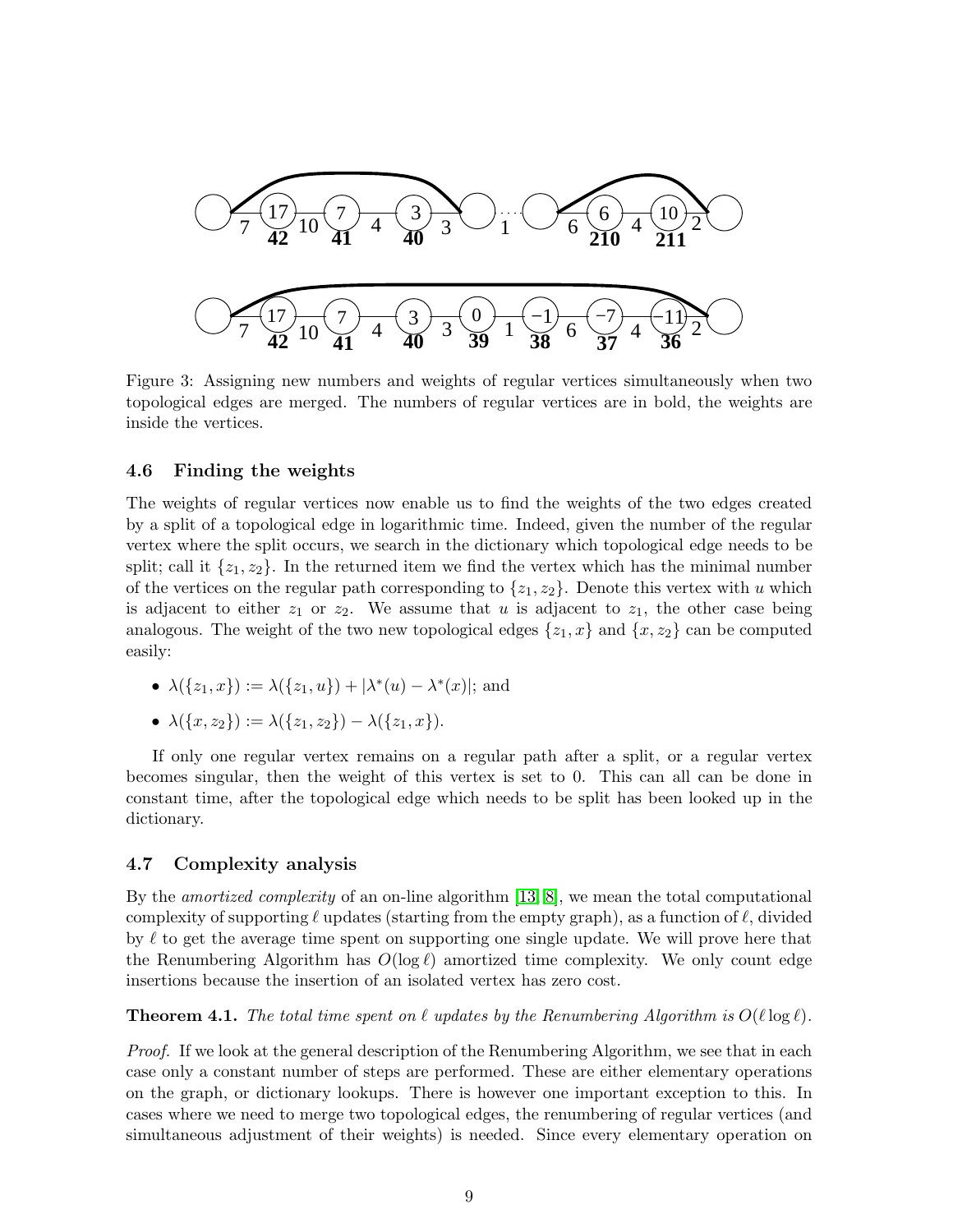

<span id="page-9-0"></span>Figure 4: An example of some super edges (dotted lines)

the graph takes constant time, and every dictionary lookup takes  $O(\log \ell)$  time, all we have to prove is that the total number of vertex renumberings is  $O(\ell \log \ell)$ .

A key concept in our proof is the notion of a super edge (see Figure [4\)](#page-9-0). Super edges are sets of topological edges which can be defined inductively: initially each topological edge (with one or two regular vertices on it) is a member of a separate super edge. If a member a of a super edge  $A$  is merged with a member b of another super edge  $B$ , then the two super edges are unioned together in a new super edge C and a and b are merged into a new member c of the new super edge C. If a member d of a super edge is split into e and f, then both e and f will belong to the same super edge as d did. The important property of super edges is that the total number of vertices can only grow. We call this number the *size* of a super edge. A split operation does not affect the size of super edges, while merge operations can only increase it.

It now suffices to show that the total number of vertex renumberings in a super edge of size  $\ell$  is  $\ell \log \ell$ . We will do this by induction.

The statement is trivial for  $\ell = 0$ , so we take  $\ell > 0$ . We may assume that the  $\ell$ th update involves a merge of two topological edges, since this is the only update for which we have to do renumbering. Suppose that the sizes of the two super edges being unioned are  $\ell_1$  and  $\ell_2$ . Without loss of generality assume that  $\ell_1 \leq \ell_2$ . Hence, according to the Renumbering Algorithm which renumbers the shortest of the two, we have to do  $2\ell_1$  renumbering steps:  $\ell_1$ to assign new numbers, and  $\ell_1$  to assign new weights. The size of the new super edge will be  $\ell = \ell_1 + \ell_2$ . By the induction hypothesis, the total number of renumberings already done while building the two given super edges are  $\ell_1 \log \ell_1$  and  $\ell_2 \log \ell_2$ . It is known ([\[12\]](#page-18-9)) that

$$
2\min\{x, 1-x\} \leqslant x \log \frac{1}{x} + (1-x) \log \frac{1}{1-x},\tag{1}
$$

for  $x \in [0,1]$ . Define  $x = \ell_1/\ell$ . By [\(1\)](#page-9-1), we then obtain the inequality

$$
\ell_1 \log \ell_1 + \ell_2 \log \ell_2 + 2\ell_1 \leq \ell \log \ell,
$$

as had to be shown.

To conclude this section, we recall from Section [4.2](#page-6-1) that the maximal number assigned to a regular vertex is  $2\ell^2$ . So, all numbers involved in the Renumbering Algorithm take only

<span id="page-9-1"></span> $\Box$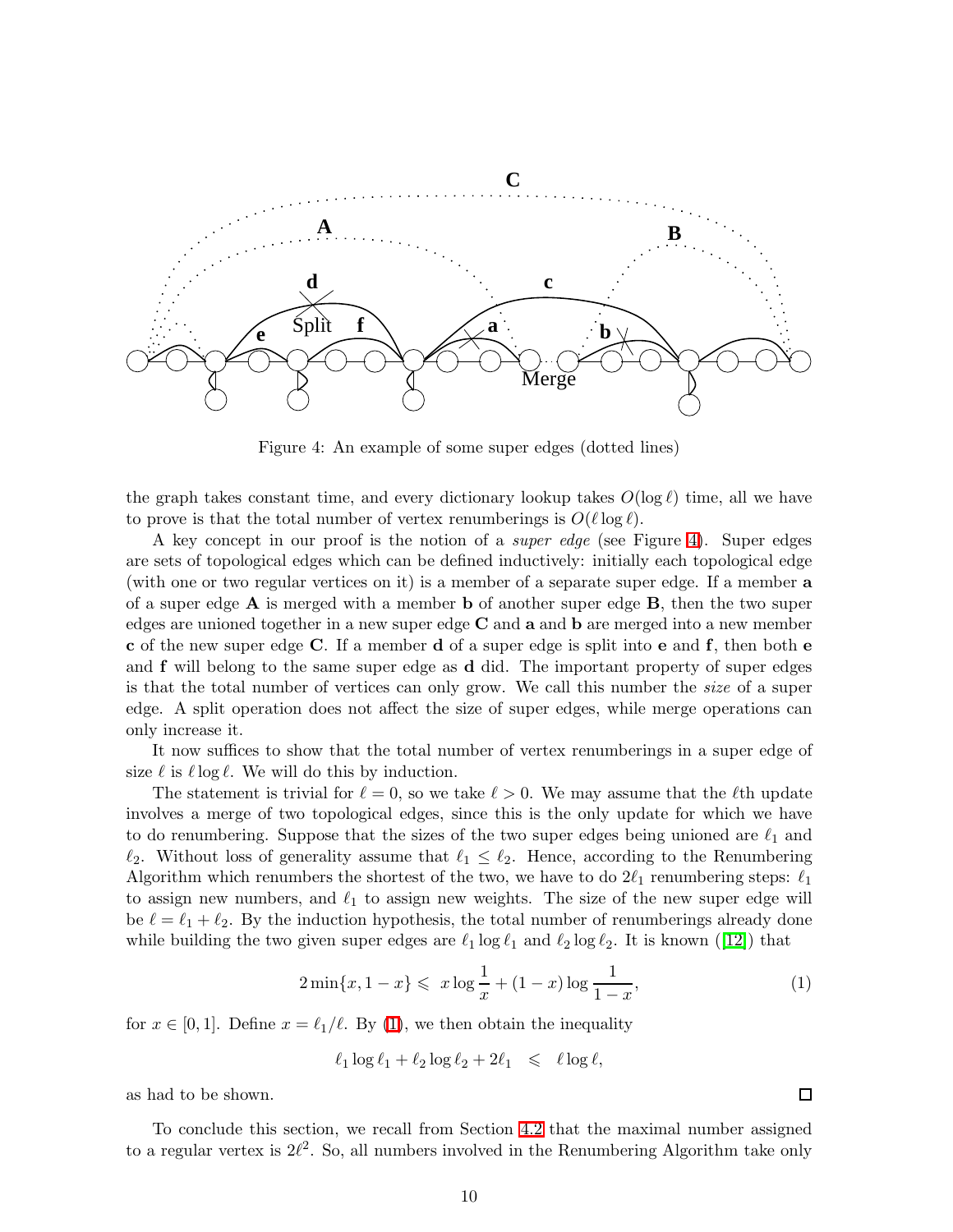$O(\log \ell)$  bits in memory. Theorem [4.1](#page-8-1) assumes the standard RAM computation model with unit costs. If logarithmic costs are desired, the total time is  $O(\ell \log^2 \ell)$ .

### 5 Online-Simplification: Topology Tree Algorithm

In this section we introduce another algorithm for keeping the simplification of a graph upto-date when this graph is subject to edge insertions. We only describe the case of edge insertion, but it is straightforward to extend the Topology Tree Algorithm to a fully dynamic algorithm, which can also react to deletions. The algorithm uses a direct adaptation of the topology-tree data structure introduced by Frederickson [\[3,](#page-18-5) [4\]](#page-18-10). This data structure has been used extensively in other partially and fully dynamic algorithms [\[6\]](#page-18-11).

We first show how the topological edge can be found efficiently.

#### 5.1 Regular multilevel partition

We define a *cluster* as a set of vertices. The *size* of a cluster is the number of vertices it contains. A regular cluster is a cluster of size at most two, containing adjacent regular vertices. A regular partition of a graph  $G$  is a partition of the set  $V_r$  of regular vertices, such that for any two adjacent regular vertices  $v$  and  $w$ , the following holds:

- either v and w are in the same regular cluster  $\mathcal{C}$ ; or
- v and w are in different regular clusters  $\mathcal{C}_v$  and  $\mathcal{C}_w$ , and at least one of these regular clusters has size two.

A regular multilevel partition of a graph G is a set of partitions of  $V_r$  that satisfy the following (see Figure [5\)](#page-11-0):

- 1. For each level  $i = 0, 1, \ldots, k$ , the clusters at level i form a partition of  $V_r$ .
- 2. The clusters at level 0 form a regular partition of  $V_r$ .
- 3. The clusters at level i form a regular partition when viewing each cluster at level  $i 1$ as a regular vertex.

A regular forest of a graph  $G$  is a forest based on a regular multilevel partition of  $G$ . We focus on the construction of a single tree in the forest corresponding to a single regular path. A single tree is constructed as follows (see Figure [6\)](#page-11-1).

- 1. A vertex at level i in the tree represents a cluster at level i in the regular multilevel partition.
- 2. A vertex at level  $i > 0$  has children that represent the clusters at level  $i-1$  whose union is the cluster it represents.

The height of a topology tree is logarithmic in the number of regular vertices in the leafs [\[3\]](#page-18-5).

We also store adjacency information for the clusters. Two regular clusters  $\mathcal C$  and  $\mathcal C'$  at level 0 are *adjacent*, if there exists a vertex  $v \in C$  and a vertex  $w \in C'$  such that v and w are adjacent in G.

We call two clusters  $\mathcal C$  and  $\mathcal C'$  at level i adjacent, if they have adjacent children. A regular cluster C at level 0 is adjacent to a singular vertex s if there exists a regular vertex  $v \in \mathcal{C}$ adjacent to s. A cluster at level  $i > 0$  is adjacent to a singular vertex s if it has a child adjacent to s.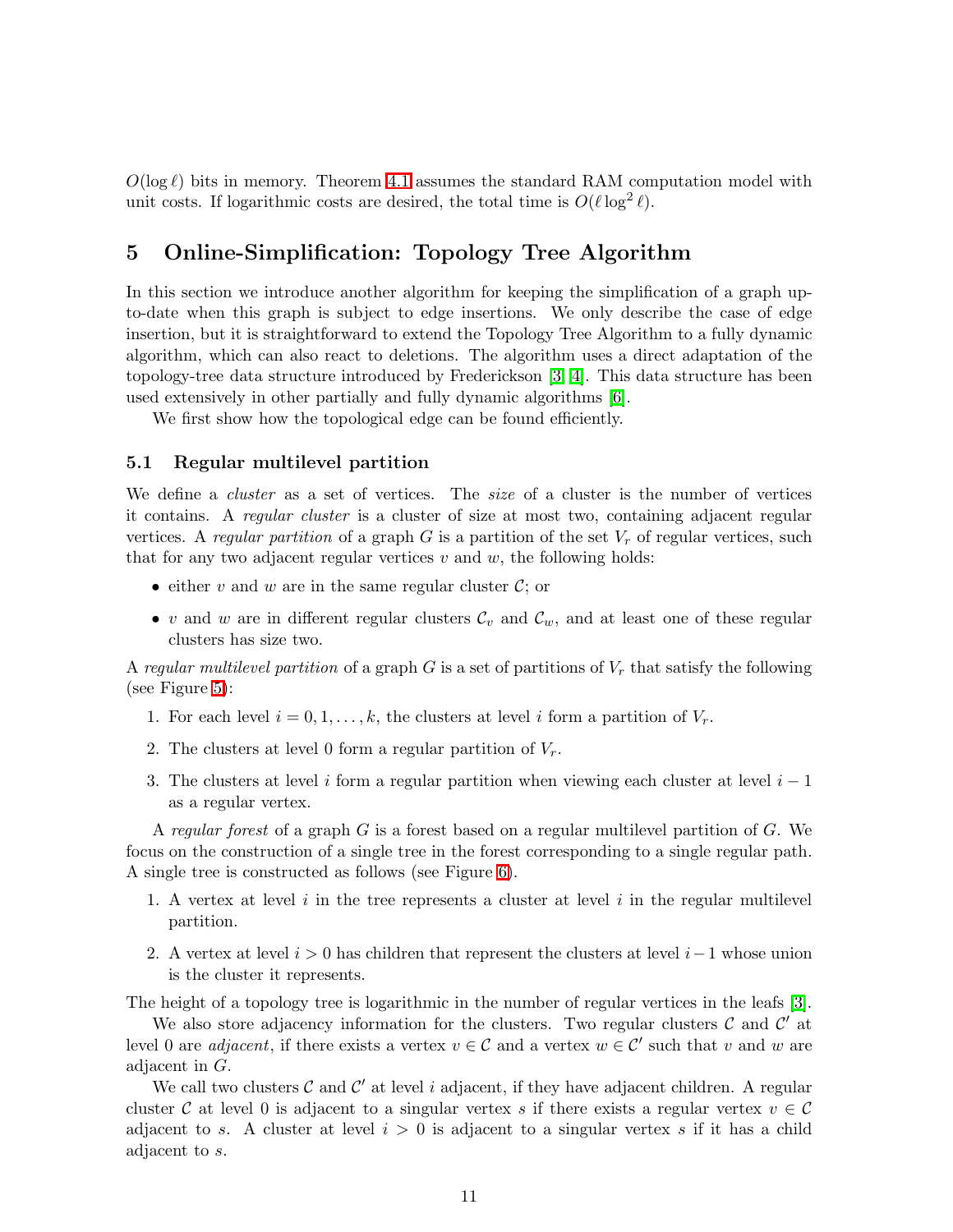

<span id="page-11-0"></span>Figure 5: Example of a regular multilevel partition of a graph.



<span id="page-11-1"></span>Figure 6: The regular forest corresponding to the regular multilevel partition shown in Figure [5.](#page-11-0)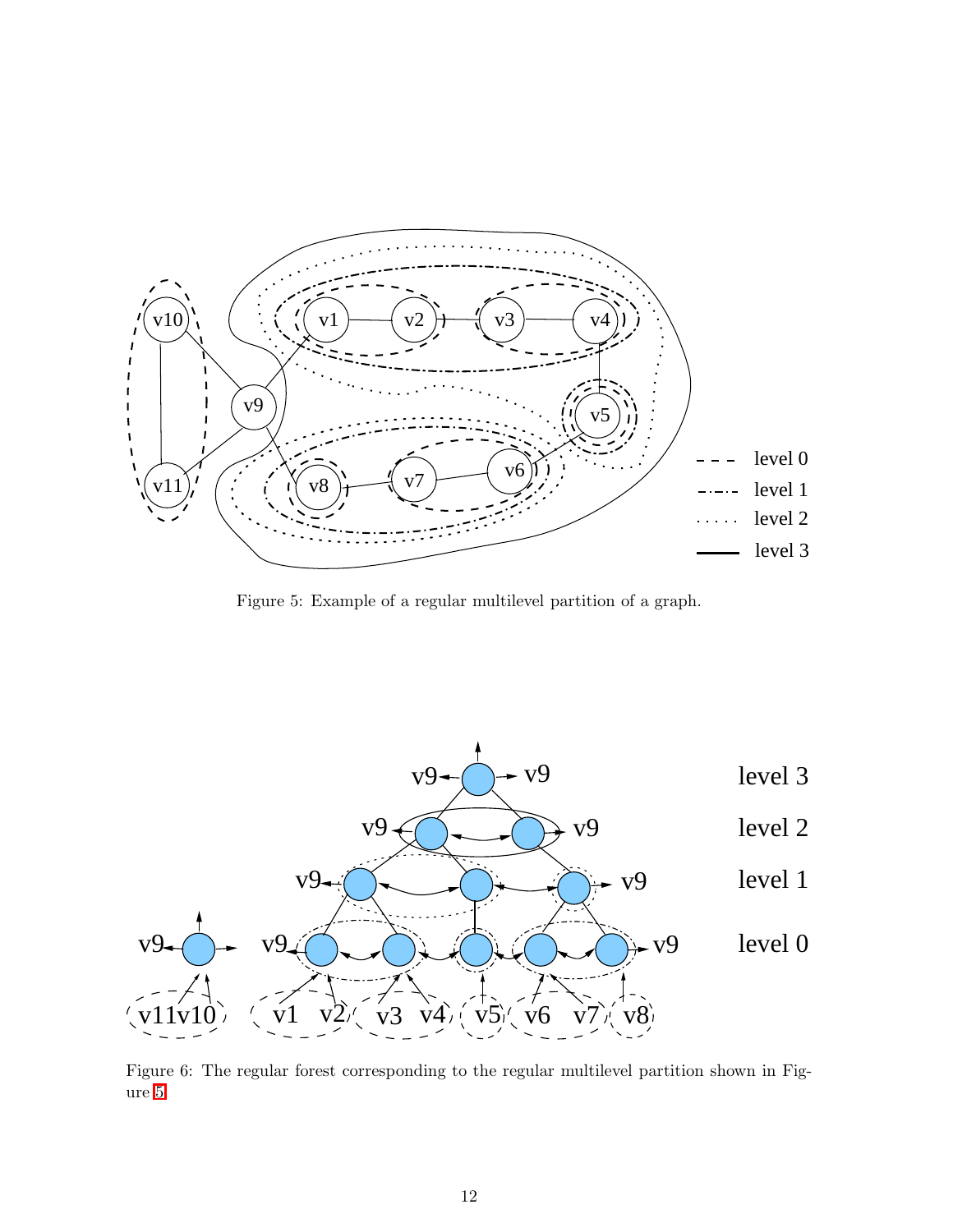

<span id="page-12-0"></span>Figure 7: Adjusting the regular partition after inserting edge  $\{x, y\}$ .

#### 5.2 Maintaining a regular multilevel partition

The following procedure, for maintaining a regular multilevel partition under edge insertions, closely follows the procedure described by Frederickson [\[3\]](#page-18-5), as our data structure is a direct adaptation of Frederickson's.

level 0 It is very easy to adjust the regular partition, i.e., the regular clusters at level 0 of the regular multilevel partition. When an edge  $e = \{x, y\}$  is inserted, we distinguish between the following cases: 1. the edge e destroys a regular vertex  $u$ ; 2. the edge e destroys two regular vertices u and v; 3. the edge e creates a regular vertex u; 4. the edges e creates two regular vertices u and  $v$ ; 5. the edge e does not change the number of regular vertices. We denote with  $C_u$   $(C_v)$  the regular cluster containing the vertex u  $(v)$ . We treat these cases as follows.

- 1. If the size of  $C_u$  is 1, then this cluster is deleted. Otherwise if  $C_u$  is adjacent to a cluster C of size one, remove u from  $C_u$  and union  $C_u$  with C.
- 2. Apply case 1 to both  $C_u$  and  $C_v$ .
- 3. Create a new cluster  $C_u$  only containing u. If  $C_u$  is adjacent to a cluster C of size one, union  $C_u$  with  $C$ .
- 4. Apply case 3, but if both  $C_u$  and  $C_v$  are not adjacent to a cluster of size one, then they are unioned together.
- 5. Nothing has to be done.

As an example consider the graph depicted in Figure [7.](#page-12-0) The insertion of edge  $\{x, y\}$ destroys the regular vertex x, so we are in case 1. Because  $\mathcal{C}'$  is adjacent to  $\mathcal{C}''$  and the size of  $\mathcal{C}''$  is one, we must union  $\mathcal{C}'$  and  $\mathcal{C}''$  together into a new regular cluster  $\mathcal{C}$ . The maintenance of the regular partition is completed after adjusting the adjacency information of both  $\mathcal C$  and D, as shown in Figure [7.](#page-12-0)

 $level > 0$  We assume that the regular partition at level 0 reflects the insertion of an edge, as discussed above. The number of clusters which have changed, inserted or deleted is at most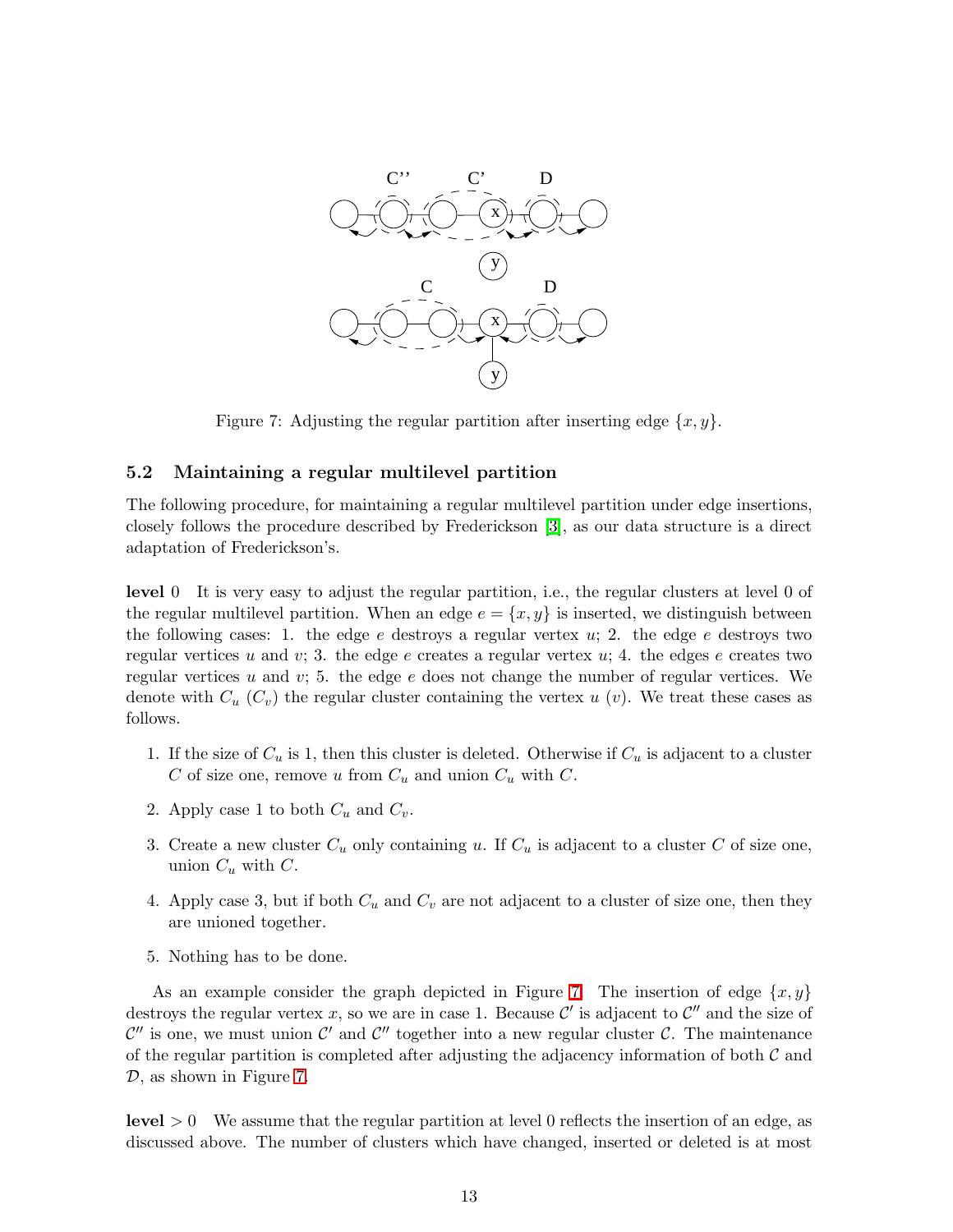some constant. We put these clusters in a list  $L<sub>C</sub>$ ,  $L<sub>I</sub>$ , and  $L<sub>D</sub>$  according to whether they are changed, inserted or deleted. More specifically, these lists are initialized as follows. Each regular cluster that has been split or combined to form a new regular cluster is inserted in  $L<sub>D</sub>$ , while each new regular cluster is inserted in list  $L<sub>I</sub>$ . The adjacency information is stored with the clusters in  $L_I$ . For clusters in  $L_D$  every adjacency information is set to null, except the parent information. For each regular cluster whose set of vertices has not changed but its adjacency information has changed, update the adjacency information and insert it into  $L_C$ .

We create lists  $L_D^{\prime}, L_D^{\prime}$  $I_I$ , and  $\tilde{L}_0$  $\sigma_C'$  to hold the clusters at the next higher level of the regular multilevel partition. These lists are initially empty.

We first adjust the clusters in the list  $L_D$ . Every cluster C in  $L_D$  is removed from  $L_D$ , and  $\mathcal C$  is removed as child from its parent  $\mathcal P$  (if existing).

- If  $P$  has no more children, then insert  $P$  in  $L_D'$ .
- If  $P$  still has a child  $C'$ , then if  $C'$  is not already in  $L_C$  or  $L_D$ , then insert  $C'$  into  $L_C$ .

Next, we search the list  $L_C$  for clusters that have siblings. Suppose that  $C \in L_C$  has a sibling  $\mathcal{C}'$  and parent  $\mathcal{P}$ .

- If C and C' are adjacent, then remove C from the list  $L_C$ , and remove C' from  $L_C$  if it is in this list. Insert  $P$  into  $L'$  $_{C}^{\prime}$ .
- If C and C' are not adjacent, then remove C and C' as children from P. Remove C from the list  $L_C$ , and also remove C' from  $L_C$  if it is in this list. Insert both C and C' into  $L_I$ , and insert  $P$  in  $L_D'$ .

Finally, we treat the remaining clusters in  $L<sub>C</sub>$  and in  $L<sub>I</sub>$ . Let C be such a cluster. Remove C from the appropriate list. In what follows, the degree of C is the number of adjacent clusters.

- If  $C$  has degree zero, then it is the root of a tree in the regular forest. Insert its parent  $P$ , if existing, in  $L_D^{\prime}$ .
- If  $\mathcal C$  has degree one or two, then we have the following possibilities:
	- If every adjacent cluster to C has a sibling, then insert the parent P of C into  $L'$  $\mathcal{C}_{0}^{0}$ in case  $P$  exists. In case C does not have a parent, create a new parent cluster  $P$ and insert it into  $L'_{i}$  $_I^\prime$ .
	- Let  $\mathcal{C}'$  be a cluster adjacent to  $\mathcal C$  which has no sibling. Remove  $\mathcal{C}'$  from the appropriate list, if it is in a list. If both  $C$  and  $C'$  have a parent, denoted by  $\mathcal{P}$  and  $\mathcal{P}'$ respectively, then remove C as child of  $P$  and make it a child of  $P'$ . Insert  $P$  into  $L_D^{\prime}$ , and insert  $\mathcal{P}'$  into  $L_C^{\prime}$  $\mathcal{C}_C$ . If both  $\mathcal C$  and  $\mathcal C'$  have no parent, then create a new parent P of C and C', and insert P into  $L'$ If C has a parent  $P$ , and C' has no parent, then make  $\mathcal{C}'$  a child of  $\mathcal P$  and insert  $\mathcal P$  into  $L'$  $\int_C$ . The case that  $C'$  has a parent  $\mathcal{P}'$ , and  $\mathcal C$  has no parent, is analogous.

When all clusters are removed from  $L_D$ ,  $L_C$ , and  $L_I$ , determine and adjust the adjacency information for all clusters in  $L_D^{\prime}$ ,  $L_C^{\prime}$  $'_{C}$ , and  $L'_{B}$  $\frac{1}{I}$  and reset  $L_C$  to be  $L_C'$  $'_{C}$ ,  $L_{C}$  to be  $L'_{C}$  $C<sub>C</sub>$ , and  $L<sub>I</sub>$  to be  $L'_i$  $I_I'$ . If no clusters are present in  $L_D'$ ,  $L_C'$  $_{C}^{\prime}$  or  $L_{B}^{\prime}$  $I_I$ , nothing needs to be done and the iteration stops. This completes the description of how to handle the lists  $L_D$ ,  $L_C$ , and  $L_I$ .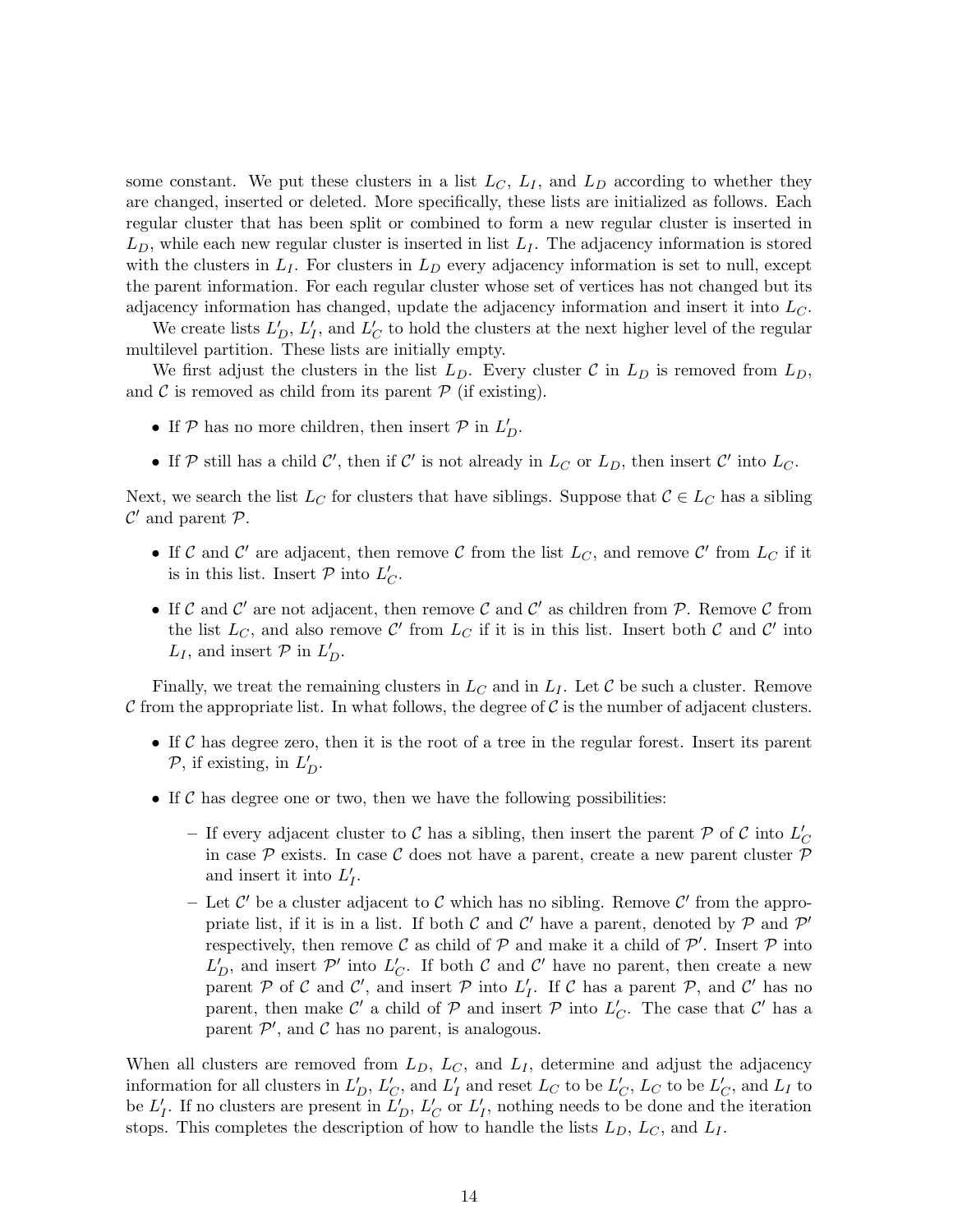### 5.3 Finding a topological edge

Consider that we are in one of the cases 4–6 described in Section [3,](#page-3-0) where we have to split a topological edge. Let  $x$  be the regular vertex at which we have to split the topological edge. We store a pointer from x to the regular cluster  $\mathcal{C}_x$  in which it is contained. We also store a pointer from each root of a tree  $T$  in the regular forest to the topological edge, corresponding to the regular path formed by all vertices in the leaves of T. We find the topological edge which needs to be split by going from  $\mathcal{C}_x$  to the root of the tree containing  $\mathcal{C}_x$ . Since the height of the tree is at most  $O(\log \ell)$ , where  $\ell$  is the current number of edge insertions, we obtain the following.

**Proposition 5.1.** Given a regular vertex x, the regular forest returns the topological edge corresponding to the regular path on which this regular vertex lies in  $O(\log \ell)$  time.

#### 5.4 Storing weight information

We store weight information in two different places. We define the weight of a regular cluster at level 0 of size one as zero. Let  $\mathcal C$  be a cluster at level 0 of size two, and let v and w be the two regular vertices in C. Then we define the weight of C as the weight of the edge  $\{v, w\}$ . If a cluster at level 0 is adjacent to a singular vertex s, then we store the weight of  $\{v, s\}$ together with the adjacency information (here, v is the vertex in C adjacent to s). If two clusters C and C' at level 0 are adjacent, then we store the weight of  $\{v, w\}$  together with their adjacency information (here  $v \in \mathcal{C}$  and  $w \in \mathcal{C}'$  and v is adjacent to w).

The weight of a cluster of size one at level  $i > 0$ , is defined as the weight of its child at the next lower level. The weight of a cluster of size two at level  $i > 0$  equals the sum of the weights of its two children and the weight stored with their adjacency information. If two clusters at level  $i > 0$  are adjacent, we store the weight of the adjacency information of their adjacent children. If a cluster at level  $i > 0$  is adjacent to a singular node, we store the weight of the adjacency information of its child and the singular node.

#### 5.5 Maintaining weight information

The weight of clusters and the weights stored together with the adjacency information, is updated after each run of the update procedure for the regular multilevel partition, with an extra constant cost. Indeed, both the weights of clusters at level 0 and the weights stored with the adjacency information, are trivially updated. When we assume that all levels lower than i represent the weight information correctly, the weight information of clusters in  $L<sub>C</sub>$ and  $L_I$  is trivially updated using the weight information at level  $i - 1$ .

#### 5.6 Finding the weights

As mentioned above, each root of a regular tree in the regular forest, has a pointer to a unique topological edge. This root has its own weight, as defined above, and is adjacent to two singular vertices. The weight of the topological edge is obtained by summing the weight of the root together with the weights of the adjacency information of the two singular vertices. This is illustrated in Figure [8.](#page-15-0)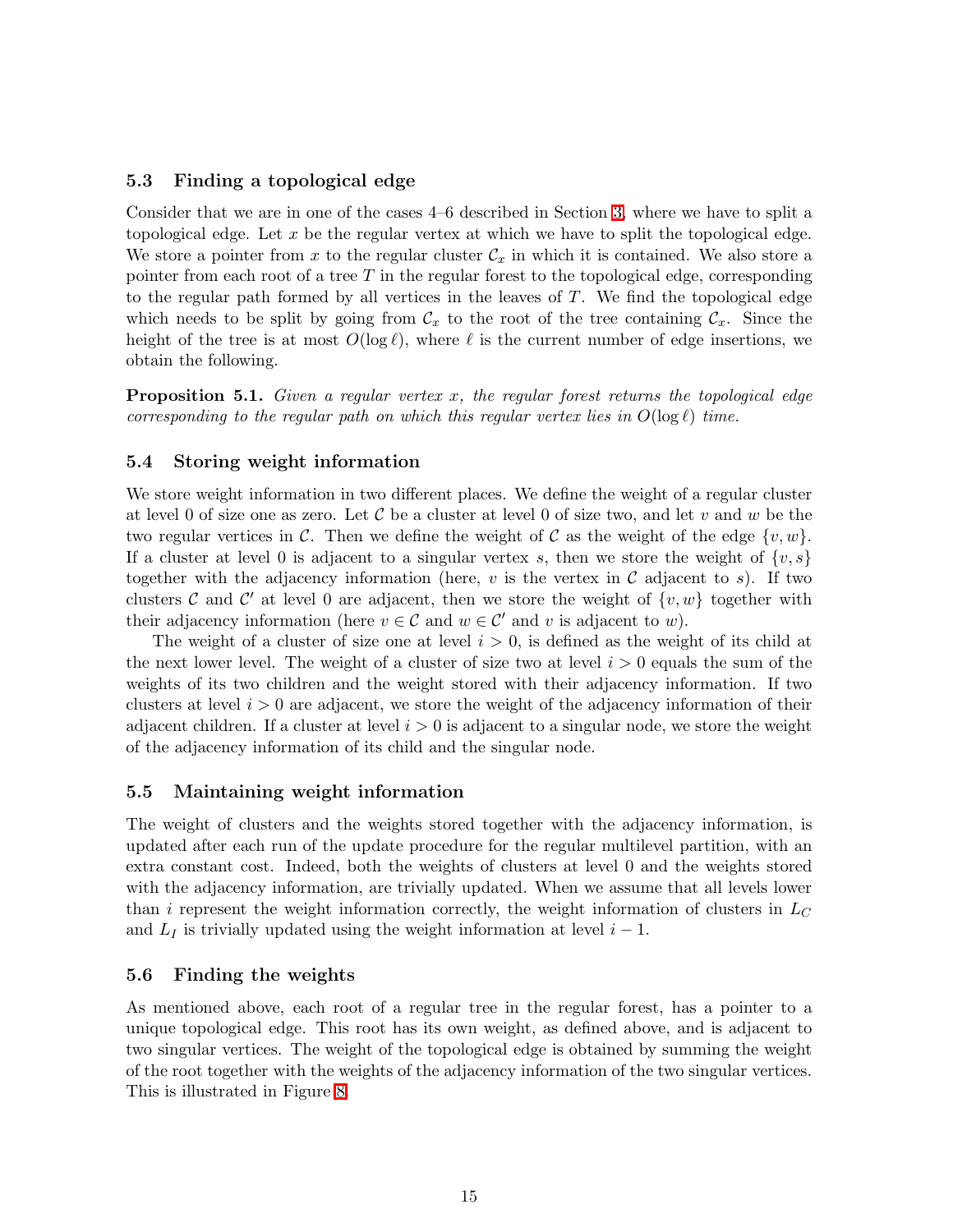

<span id="page-15-0"></span>Figure 8: Example of a regular tree together with its weight information.

### 5.7 Complexity Analysis

The complexity of the Topology Tree Algorithm is governed by two things: the maximal height of a single tree in the regular forest, and the amount of work that needs to be done at each level in the maintenance of the regular multilevel partition. We already saw that the height of a single tree is logarithmic in the number of regular vertices on the regular path on which the tree is built. Moreover, Frederickson has proven that in the lists  $L_C$ ,  $L_D$ , and  $L_I$ only a constant number of clusters are stored [\[3\]](#page-18-5). These lists are updated at most  $O(\log \ell)$ times, where  $\ell$  is the number of edge insertions, so that the total update time is  $O(\log \ell)$  per edge insertion. Hence, we may conclude the following:

**Theorem 5.1.** The total time spent on  $\ell$  updates by the Topology Tree Algorithm is  $O(\ell \log \ell)$ .

### 6 Experimental Comparison

The Renumbering Algorithm and the Topology Tree Algorithm are very different, but have the same theoretical complexity. Hence, the question arises how they compare experimentally. In this section we try to obtain some insight into this question.

Both algorithms were implemented in C++ using LEDA [\[9\]](#page-18-12). We used the GNU  $g$ ++ compiler version 2.95.2 without any optimization option. Our experiments were performed on a SUN Ultra 10 running at 440 Mhz with 512 MB internal memory. Implementing the Renumbering algorithm was considerably easier than implementing the Topology Tree Algorithm.

We conducted our experiments on three types of inputs. First of all, we extensively studied random inputs, which are random sequences of updates on random graphs. Next, we used two kinds of non-random graph inputs which focus specifically on the merging and the splitting of topological edges. Thereto, we constructed an input sequence which repeatedly merges topological edges, and an input sequence which first creates a very large number of small topological edges, and then splits these edges randomly. Finally, we ran both algorithms on two inputs originating from real data sets.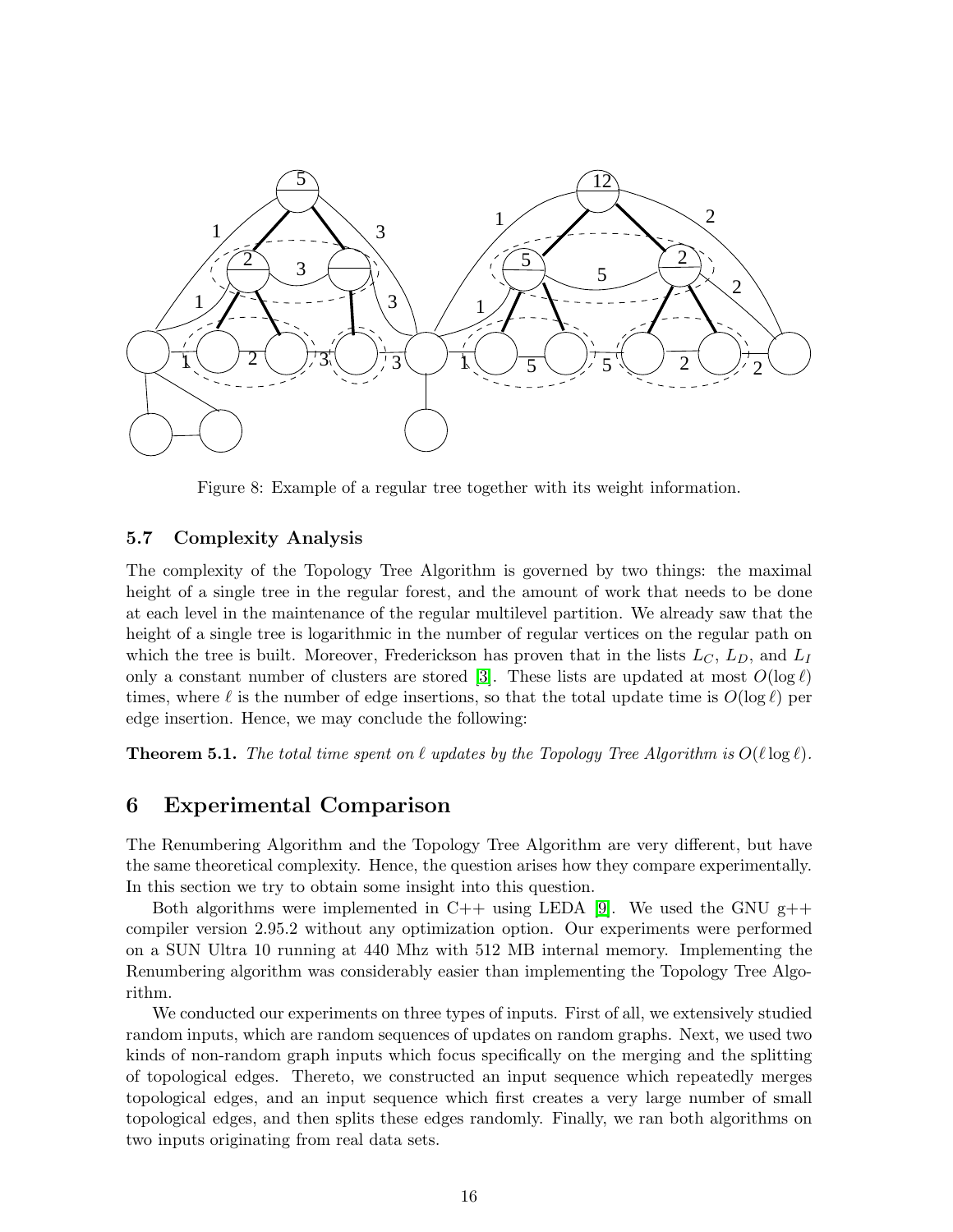| vertices\edges | $m = 5000$   | $m = 10000$  | $m = 20000$             |
|----------------|--------------|--------------|-------------------------|
| $n = 1000$     | [1.10, 1.15] | [1.03, 1.06] | [0.97, 0.99]            |
| vertices\edges | $m = 5000$   | $m = 25000$  | $m=75000$               |
| $n = 5000$     | [1.25, 1.29] | [1.01, 1.03] | [0.96, 0.98]            |
| vertices\edges | $m=10000$    | $m = 50000$  | $\mathrm{m}{=}150\,000$ |
| $n = 50000$    | [1.30, 1.35] | [1.06, 1.07] | [0.91, 0.92]            |
| vertices\edges | $m = 10000$  | $m = 100000$ | $m = 300000$            |
| $n = 100000$   | [1.21, 1.23] | [0.98, 0.99] | [0.85, 0.86]            |

<span id="page-16-0"></span>Table 1: 95% confidence intervals on ratio between Topology Tree and Renumbering, from 1000 runs on random inputs.

| Nerge $(n = 20099, m = 20098)$                | [3.60, 3.74] |
|-----------------------------------------------|--------------|
| Split $(n = 280000, m = 200000)$ [1.15, 1.17] |              |

<span id="page-16-1"></span>

|  |                                |  |  |  | Table 2: 95% confidence intervals on ratio between Topology Tree and Renumbering, from |  |
|--|--------------------------------|--|--|--|----------------------------------------------------------------------------------------|--|
|  | 100 runs on non-random inputs. |  |  |  |                                                                                        |  |

Methodology Since the experiments have an element of randomness, we show the results in the form of 95% confidence intervals. For each test, we perform a large number of runs. For each run, we compute the ratio between the total time taken by Topology Tree and that taken by Renumbering. We took the average of these ratios and computed the 95% confidence interval. So, for example, the interval  $[1.10, 1.15]$  means that Topology Tree was 10 to 15% slower than Renumbering in 95% of the runs in the test.

Random Inputs The random inputs consist of random graphs that are generated, given the number of vertices and edges. Each run builds a random graph incrementally with the insertions uniformly distributed over the set of edges. We conducted a series of tests for different number of nodes n and number of edges m. For every pair of values for n and m we did 1000 runs. The results of these experiments are shown in Table [1.](#page-16-0)

For small numbers of edge insertions, i.e., when the probability of having many regular vertices is large, we see that the Renumbering Algorithm is faster. However, when the number of edge insertions increases, the Topology Tree Algorithm becomes slightly faster. This is probably due to the fact that the dictionary in the Renumbering Algorithm becomes very large, i.e., there are many short topological edges, and hence it takes longer to search for topological edges.

Non-Random Inputs The non-random inputs consisted of two types. For the first type, we created a large number of topological edges and then started to merge these edges pairwise. The end result was a very long topological edge. For the second type, we first created a very large number of short regular paths consisting of a single regular vertex, and then started to split these randomly. Each result shown in Table [2](#page-16-1) is obtained from 100 runs.

The first type of input was designed in order to reproduce the cases, observed in the random inputs, where Renumbering is much faster than Topology Tree. This is confirmed by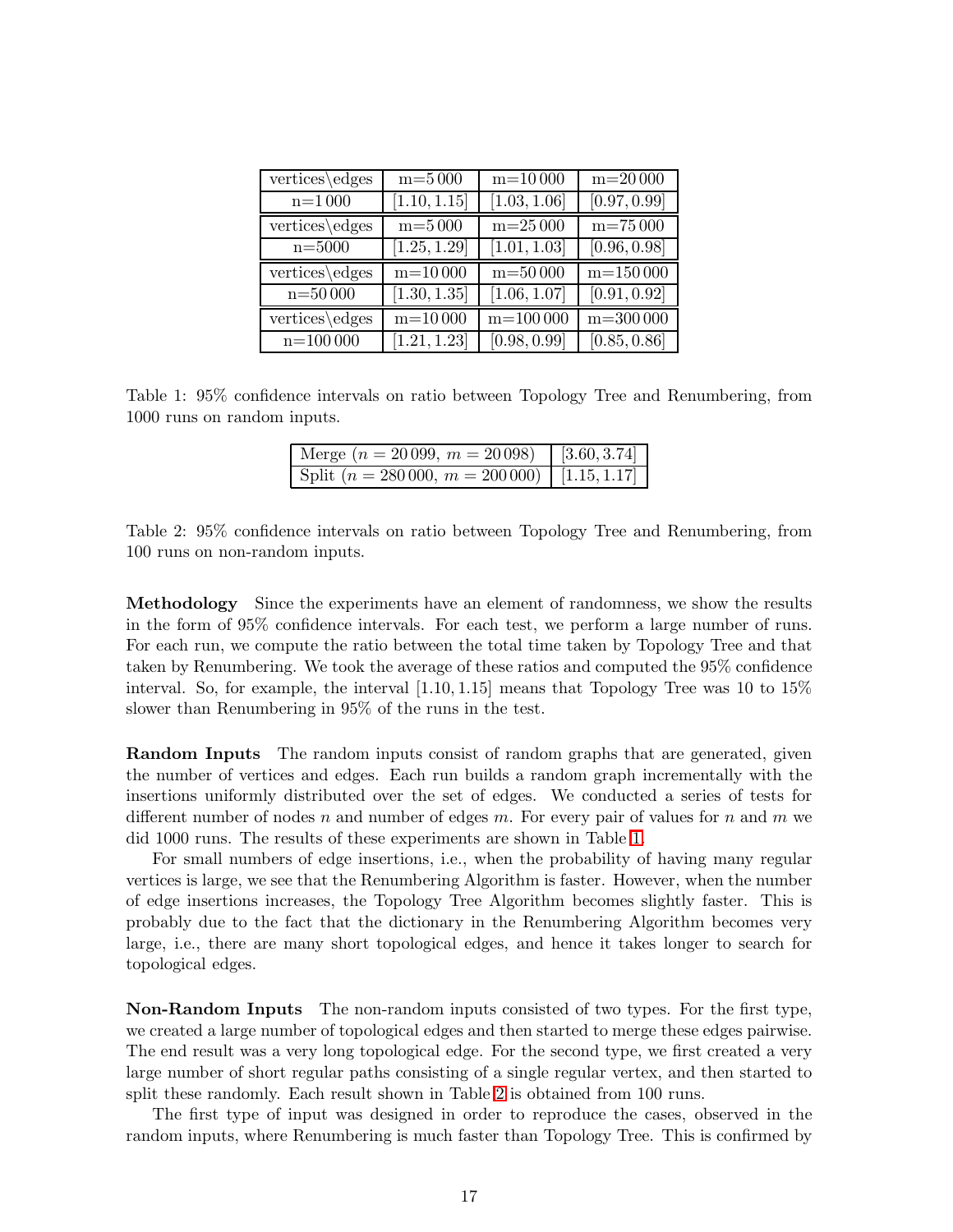| Hydrography | [1.62, 1.66] |
|-------------|--------------|
| Railroad    | [0.95, 0.96] |

<span id="page-17-0"></span>Table 3: 95% confidence intervals on ratio between Topology Tree and Renumbering, from 100 runs on real datasets.

the experimental result. Indeed, on this type of inputs, the Topology Tree Algorithm has to maintain large topology trees, which is probably the reason that it is slower.

The second type of input was designed in an attempt to reproduce the cases where Topology Tree is faster than Renumbering. Our attempt failed, however, as the experimental result does not confirm this. Indeed, although the topology trees all have height one, while the dictionary is very large, the Renumbering Algorithm nevertheless still is faster.

Real Data Inputs We also tested the relative performance of both algorithms with respect to graphs representing real data. We present the results on two data sets:

- Hydrography graph A data set representing the hydrography of Nebraska. This set contains 157 972 vertices, of which 96 636 are regular.
- Railroad graph A data set representing all railway mainlines, railroad yards, and major sidings in the continental U.S. compiled at a scale 1 : 100 000. It contains 133 752 vertices of which only 14 261 are regular. It is available at the U.S. Bureau of Transportation Statistics (www.bts.gov/gis).

The results shown in Table [3](#page-17-0) are obtained after performing 100 experiments. In each experiment, we ran both algorithms in a random way on these data sets. We computed the ratio between the total time the Topology Tree Algorithm needed to perform the test and the total time the Renumbering Algorithm needed to accomplish the same task. We took the average of this ratio and computed the 95% confidence interval. Again, we see that when there are only few, but long, topological edges, the Renumbering Algorithm is faster than the Topology Tree Algorithm. When there are many, short, topological edges, like in the railroad graph, the Topology Tree Algorithm is slightly faster than the Renumbering Algorithm.

In summary, our experimental study shows that when the percentage of regular vertices is high in a graph, then the Renumbering Algorithm is clearly better than the Topological Tree Algorithm, and when the same percentage is low, then the reverse often holds. However, our experimental study did not compare any specific problem solving with and without using topological simplification. Intuitively, the value of topological simplification should increase with the percentage of regular vertices in the graph. Therefore, when the percentage of the regular vertices is high, the Renumbering Algorithm should be not only better than the Topological Tree Algorithm but also yield a significant time saving over problem solving without topological simplification. We expect this to be the most important practical implication of our study for the case when there are only insertions of edges and vertices into the graph. However, when a fully dynamic structure is needed, then the Topological Tree Algorithm should be also advantageous in practice.